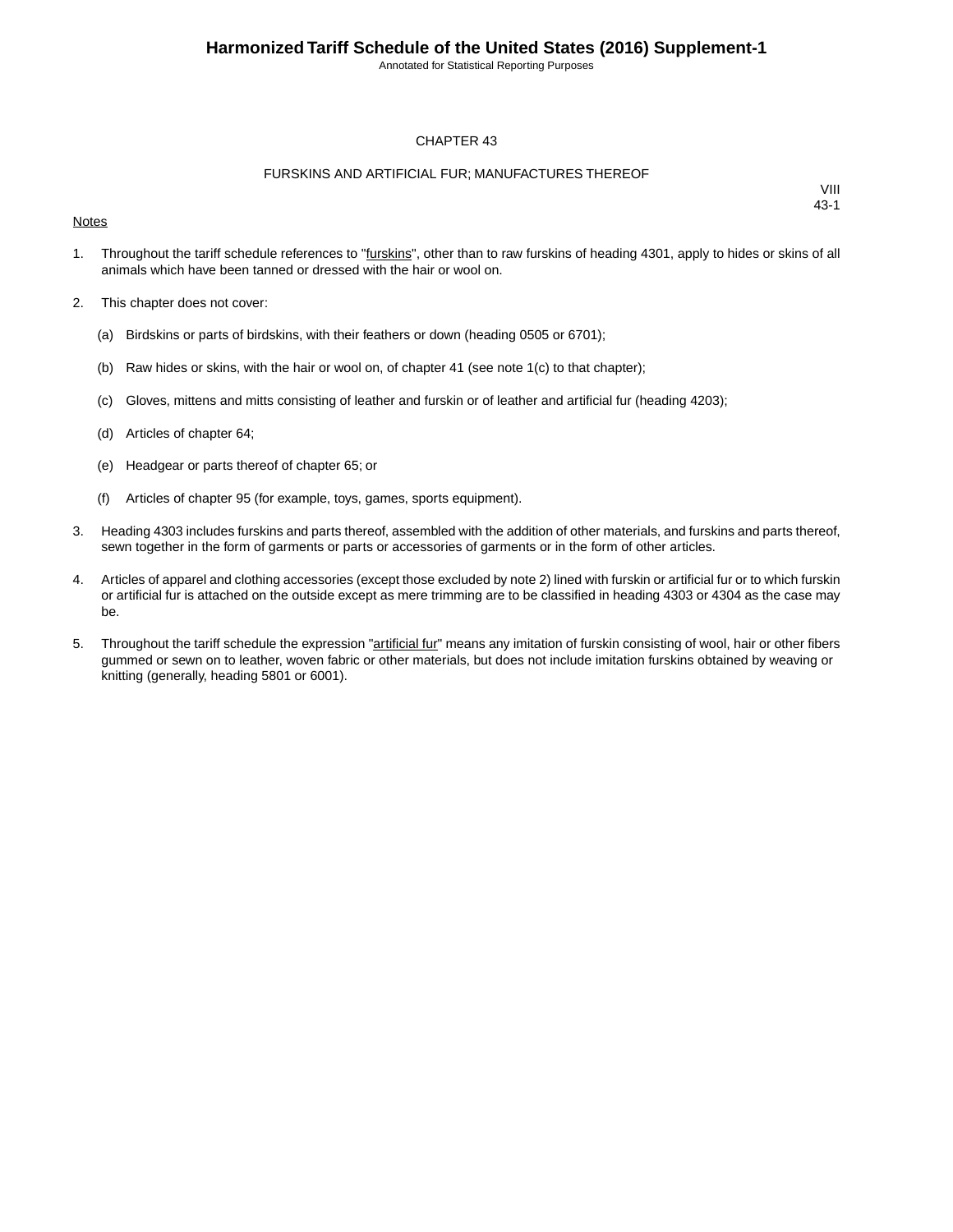Annotated for Statistical Reporting Purposes

| Heading/   | Stat. |                                                                                                                                                                           | Unit     | Rates of Duty |                                       |                |
|------------|-------|---------------------------------------------------------------------------------------------------------------------------------------------------------------------------|----------|---------------|---------------------------------------|----------------|
| Subheading | Suf-  | <b>Article Description</b>                                                                                                                                                | of       |               |                                       | $\overline{2}$ |
|            | fix   |                                                                                                                                                                           | Quantity | General       | Special                               |                |
| 4301       |       | Raw furskins (including heads, tails, paws and other pieces<br>or cuttings, suitable for furriers' use), other than raw hides and<br>skins of heading 4101, 4102 or 4103: |          |               |                                       |                |
| 4301.10.00 |       |                                                                                                                                                                           |          | <b>I</b> Free |                                       | Free           |
|            | 10    |                                                                                                                                                                           |          |               |                                       |                |
|            | 20    |                                                                                                                                                                           |          |               |                                       |                |
| 4301.30.00 | 00    | Of lamb, the following: Astrakhan, Broadtail, Caracul,                                                                                                                    |          |               |                                       |                |
|            |       | Persian and similar lamb, Indian, Chinese, Mongolian or                                                                                                                   |          |               |                                       |                |
|            |       | Tibetan lamb, whole, with or without head, tail or paws No Free                                                                                                           |          |               |                                       | Free           |
| 4301.60    |       | Of fox, whole, with or without head, tail or paws:                                                                                                                        |          |               |                                       |                |
| 4301.60.30 | 00    | Of silver, black or platinum fox (including those of any                                                                                                                  |          |               |                                       |                |
|            |       | fox which is a mutation, or type developed, from silver,                                                                                                                  |          |               |                                       |                |
|            |       |                                                                                                                                                                           |          |               | Free (A, AU, BH,<br>CA, CL, CO, D, E, | 50%            |
|            |       |                                                                                                                                                                           |          |               | IL, JO, KR, MA,                       |                |
|            |       |                                                                                                                                                                           |          |               | MX, OM, P, PA,                        |                |
|            |       |                                                                                                                                                                           |          |               | PE, SG)                               |                |
| 4301.60.60 | 00    |                                                                                                                                                                           |          | <b>I</b> Free |                                       | Free           |
| 4301.80.02 |       | Other furskins, whole, with or without head, tail or paws [                                                                                                               |          | Free          |                                       | Free           |
|            | 01    |                                                                                                                                                                           |          |               |                                       |                |
|            | 02    |                                                                                                                                                                           |          |               |                                       |                |
|            | 03    |                                                                                                                                                                           |          |               |                                       |                |
|            | 04    |                                                                                                                                                                           |          |               |                                       |                |
|            | 10    |                                                                                                                                                                           |          |               |                                       |                |
|            |       |                                                                                                                                                                           |          |               |                                       |                |
|            | 20    |                                                                                                                                                                           |          |               |                                       |                |
|            | 40    |                                                                                                                                                                           |          |               |                                       |                |
|            | 60    |                                                                                                                                                                           |          |               |                                       |                |
|            | 70    |                                                                                                                                                                           |          |               |                                       |                |
|            | 75    |                                                                                                                                                                           |          |               |                                       |                |
|            | 80    |                                                                                                                                                                           |          |               |                                       |                |
|            | 90    |                                                                                                                                                                           |          |               |                                       |                |
| 4301.90.00 | 00    | Heads, tails, paws and other pieces or cuttings, suitable                                                                                                                 |          |               |                                       |                |
|            |       |                                                                                                                                                                           |          | <b>I</b> Free |                                       | Free           |
|            |       |                                                                                                                                                                           |          |               |                                       |                |
|            |       |                                                                                                                                                                           |          |               |                                       |                |
|            |       |                                                                                                                                                                           |          |               |                                       |                |
|            |       |                                                                                                                                                                           |          |               |                                       |                |
|            |       |                                                                                                                                                                           |          |               |                                       |                |
|            |       |                                                                                                                                                                           |          |               |                                       |                |
|            |       |                                                                                                                                                                           |          |               |                                       |                |
|            |       |                                                                                                                                                                           |          |               |                                       |                |
|            |       |                                                                                                                                                                           |          |               |                                       |                |
|            |       |                                                                                                                                                                           |          |               |                                       |                |
|            |       |                                                                                                                                                                           |          |               |                                       |                |
|            |       |                                                                                                                                                                           |          |               |                                       |                |
|            |       |                                                                                                                                                                           |          |               |                                       |                |
|            |       |                                                                                                                                                                           |          |               |                                       |                |
|            |       |                                                                                                                                                                           |          |               |                                       |                |
|            |       |                                                                                                                                                                           |          |               |                                       |                |
|            |       |                                                                                                                                                                           |          |               |                                       |                |
|            |       |                                                                                                                                                                           |          |               |                                       |                |
|            |       |                                                                                                                                                                           |          |               |                                       |                |
|            |       |                                                                                                                                                                           |          |               |                                       |                |
|            |       |                                                                                                                                                                           |          |               |                                       |                |
|            |       |                                                                                                                                                                           |          |               |                                       |                |
|            |       |                                                                                                                                                                           |          |               |                                       |                |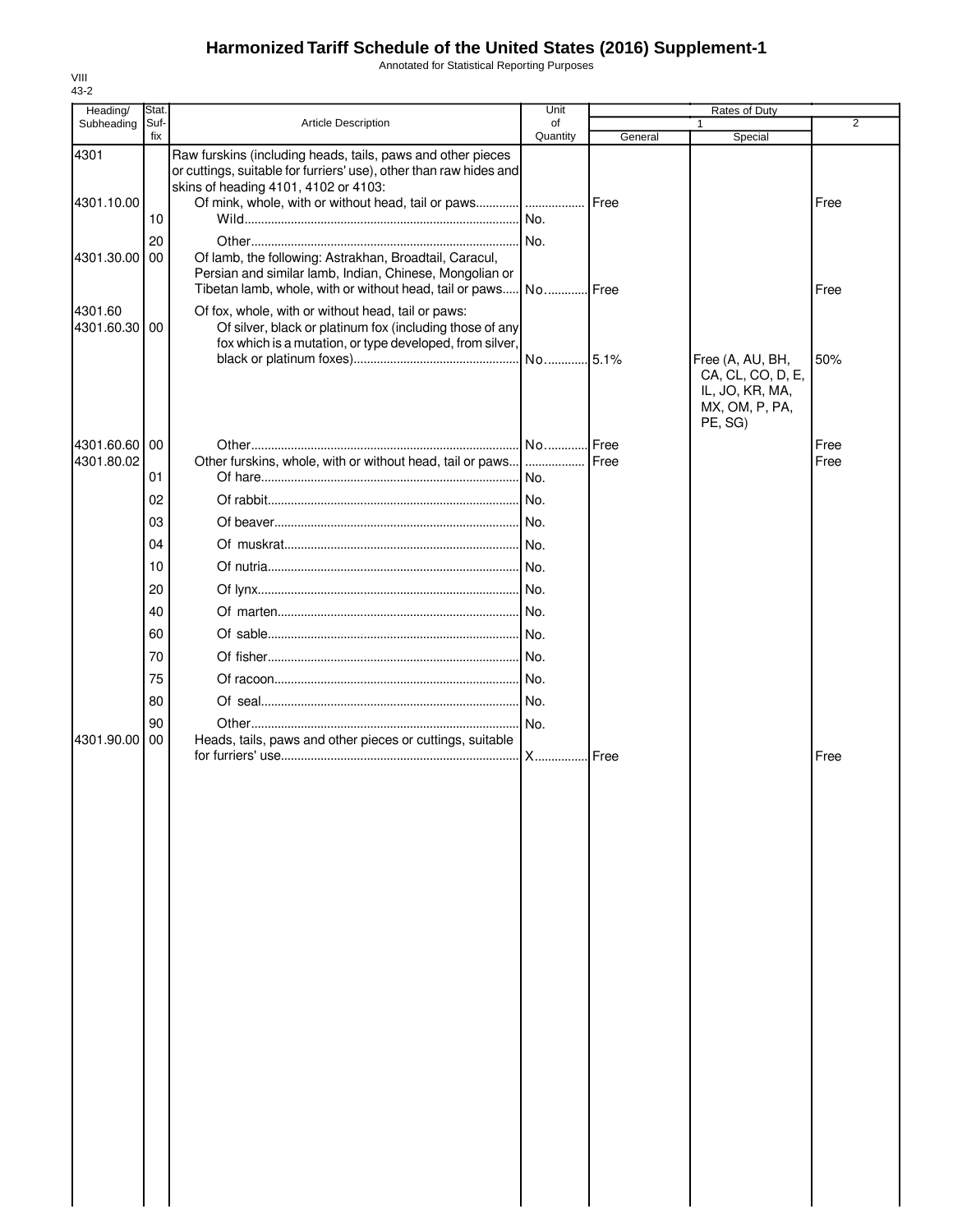Annotated for Statistical Reporting Purposes

| Heading/           | Stat.       |                                                                                                                                                                                                                                                                              | Unit                  | Rates of Duty |                                                          |                |  |
|--------------------|-------------|------------------------------------------------------------------------------------------------------------------------------------------------------------------------------------------------------------------------------------------------------------------------------|-----------------------|---------------|----------------------------------------------------------|----------------|--|
| Subheading         | Suf-<br>fix | Article Description                                                                                                                                                                                                                                                          | $\circ$ f<br>Quantity | General       | $\mathbf{1}$<br>Special                                  | $\overline{2}$ |  |
| 4302<br>4302.11.00 |             | Tanned or dressed furskins (including heads, tails, paws and<br>other pieces or cuttings), unassembled, or assembled (without<br>the addition of other materials) other than those of heading<br>4303:<br>Whole skins, with or without head, tail or paws, not<br>assembled: |                       | 2.1%          | Free (A, AU, BH,<br>CA, CL, CO, D, E,<br>IL, JO, KR, MA, | 25%            |  |
|                    |             |                                                                                                                                                                                                                                                                              |                       |               | MX, OM, P, PA,<br>PE, SG)                                |                |  |
|                    | 10          |                                                                                                                                                                                                                                                                              |                       |               |                                                          |                |  |
|                    | 20          |                                                                                                                                                                                                                                                                              |                       |               |                                                          |                |  |
|                    |             |                                                                                                                                                                                                                                                                              |                       |               |                                                          |                |  |
|                    |             |                                                                                                                                                                                                                                                                              |                       |               |                                                          |                |  |
|                    |             |                                                                                                                                                                                                                                                                              |                       |               |                                                          |                |  |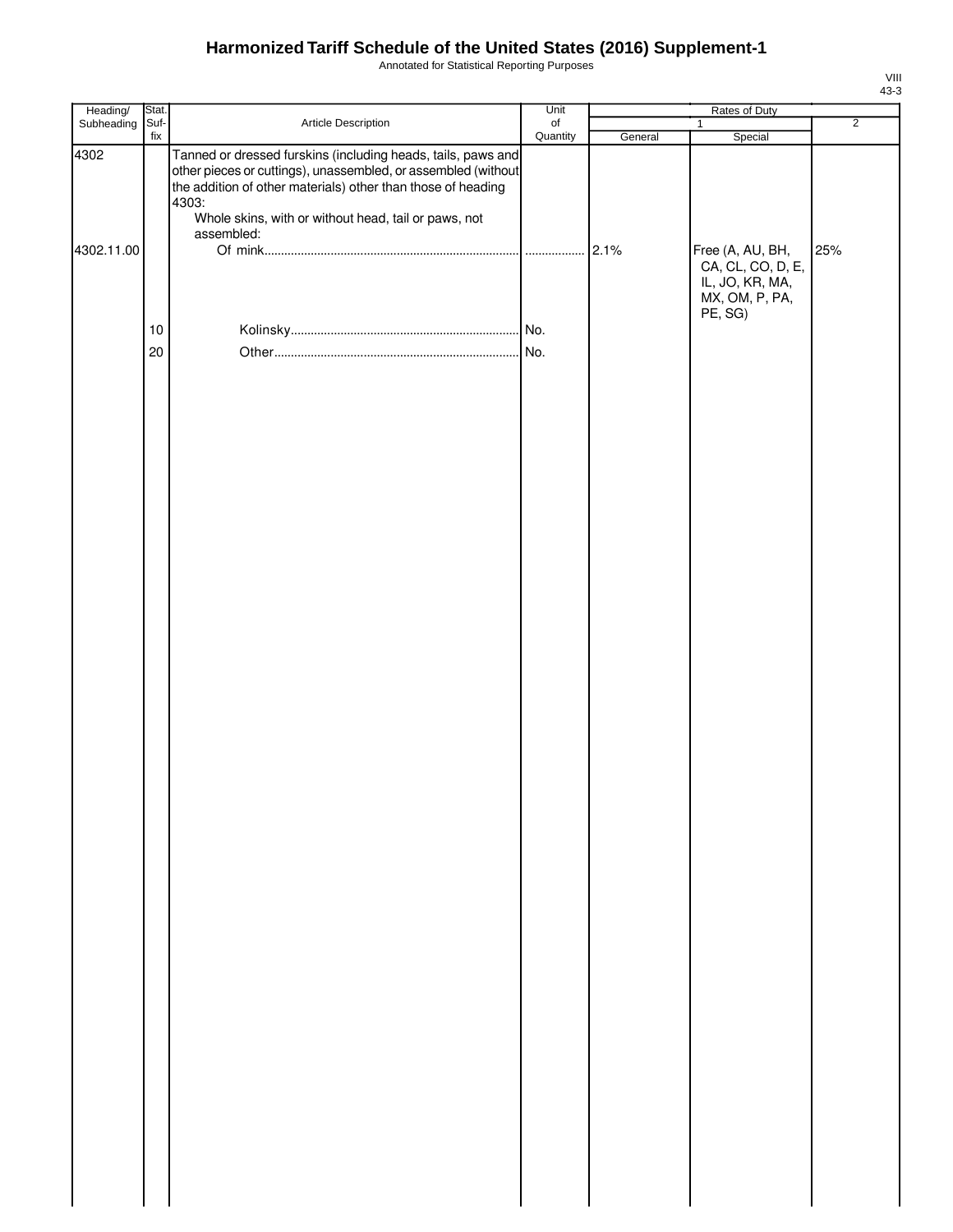Annotated for Statistical Reporting Purposes

| Heading/                                | Stat.       |                                                                                                                                                                                                                                                                                                                                                                                                              | Unit           | Rates of Duty |                                                                                       |                |
|-----------------------------------------|-------------|--------------------------------------------------------------------------------------------------------------------------------------------------------------------------------------------------------------------------------------------------------------------------------------------------------------------------------------------------------------------------------------------------------------|----------------|---------------|---------------------------------------------------------------------------------------|----------------|
| Subheading                              | Suf-<br>fix | <b>Article Description</b>                                                                                                                                                                                                                                                                                                                                                                                   | of<br>Quantity | General       | 1<br>Special                                                                          | $\overline{2}$ |
| 4302 (con.)<br>4302.19<br>4302.19.13 00 |             | Tanned or dressed furskins (including heads, tails, paws and<br>other pieces or cuttings), unassembled, or assembled (without<br>the addition of other materials) other than those of heading<br>4303: (con.)<br>Whole skins, with or without head, tail or paws, not<br>assembled: (con.)<br>Other:<br>Of lamb, the following: Astrakhan, Broadtail,<br>Caracul, Persian and similar lamb, Indian, Chinese, | No 2.2%        |               | Free (A, AU, BH,<br>CA, CL, CO, D, E,<br>IL, JO, KR, MA,<br>MX, OM, P, PA,<br>PE, SG) | 30%            |
| 4302.19.15 00                           |             | Of beaver, chinchilla, ermine, fisher, fitch, fox,<br>leopard, lynx, marten, nutria, ocelot, otter, pony,<br>racoon, sable or wolf:<br>Of silver, black or platinum fox (including those<br>of any fox which is a mutation, or type<br>developed, from silver, black or platinum                                                                                                                             | No 5.6%        |               | Free (A, AU, BH,<br>CA, CL, CO, D, E,<br>IL, JO, KR, MA,<br>MX, OM, P, PA,<br>PE, SG) | 50%            |
| 4302.19.30                              | 30          | Other:                                                                                                                                                                                                                                                                                                                                                                                                       | No.            | 1.5%          | Free (A, AU, BH,<br>CA, CL, CO, D, E,<br>IL, JO, KR, MA,<br>MX, OM, P, PA,<br>PE, SG) | 25%            |
|                                         | 40          |                                                                                                                                                                                                                                                                                                                                                                                                              |                |               |                                                                                       |                |
|                                         | 70          |                                                                                                                                                                                                                                                                                                                                                                                                              |                |               |                                                                                       |                |
| 4302.19.45                              |             |                                                                                                                                                                                                                                                                                                                                                                                                              |                | 2.2%          | Free (A, AU, BH,<br>CA, CL, CO, D, E,<br>IL, JO, KR, MA,<br>MX, OM, P, PA,<br>PE, SG) | 30%            |
|                                         | 30          |                                                                                                                                                                                                                                                                                                                                                                                                              | No.            |               |                                                                                       |                |
|                                         | 40          |                                                                                                                                                                                                                                                                                                                                                                                                              | No.            |               |                                                                                       |                |
| 4302.19.55                              | 70<br>00    |                                                                                                                                                                                                                                                                                                                                                                                                              | No.<br>No      | 2.7%          | Free (A, AU, BH,<br>CA, CL, CO, D, E,<br>IL, JO, KR, MA,<br>MX, OM, P, PA,<br>PE, SG) | 25%            |
| 4302.19.60 00                           |             | Other:                                                                                                                                                                                                                                                                                                                                                                                                       | No             | 3.5%          | Free (A, AU, BH,<br>CA, CL, CO, D, E,<br>IL, JO, KR, MA,<br>MX, OM, P, PA,<br>PE, SG) | 25%            |
| 4302.19.75                              | 00          |                                                                                                                                                                                                                                                                                                                                                                                                              | No             | 1.7%          | Free (A, AU, BH,<br>CA, CL, CO, D, E,<br>IL, JO, KR, MA,<br>MX, OM, P, PA,<br>PE, SG) | 30%            |